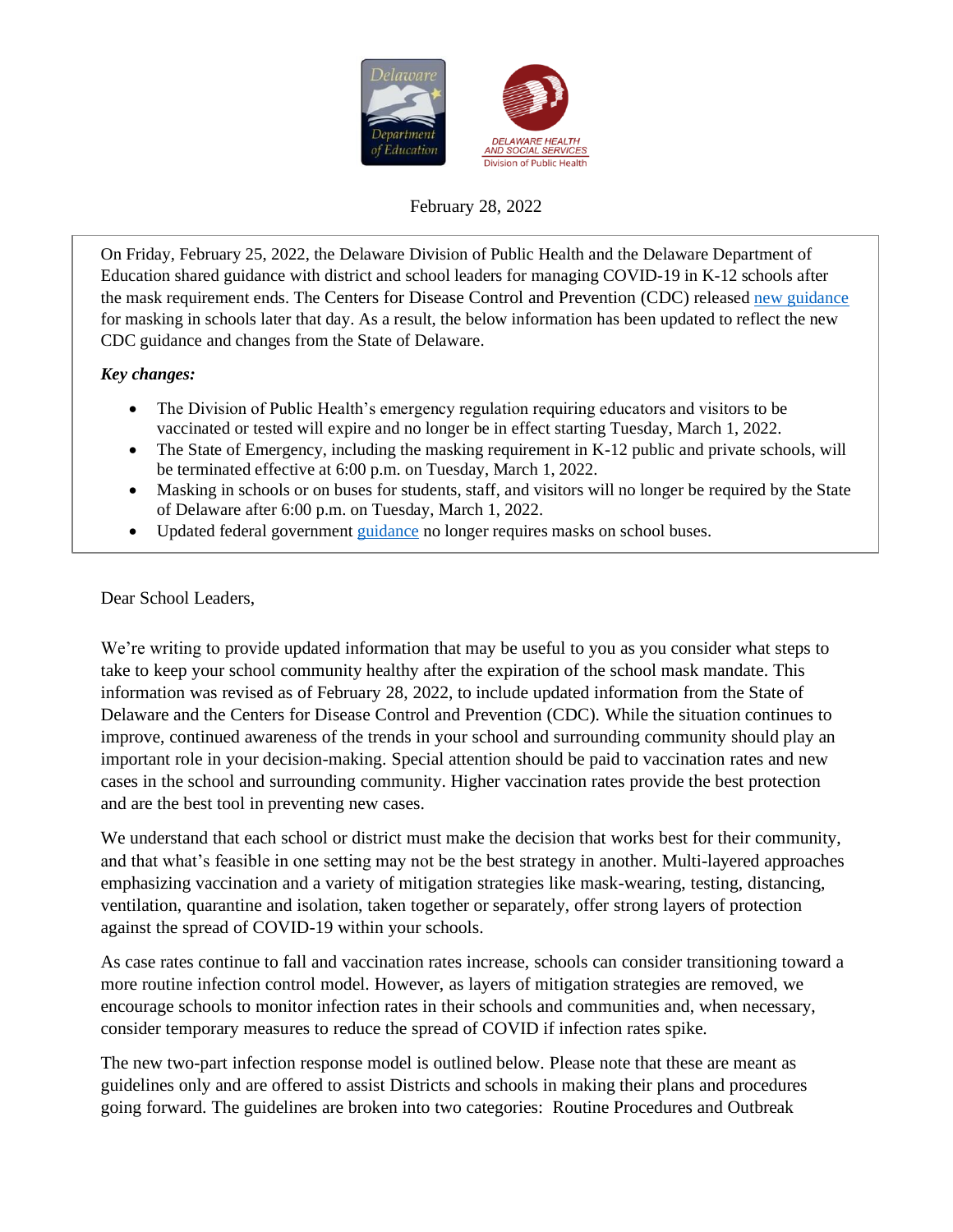Procedures. The Routine Procedures are meant to guide schools through day-to-day operations while taking basic protective steps and remaining attuned to changes in the school environment. Outbreak Procedures are for the times when transmission in the school or surrounding community are high enough to warrant additional steps to reduce risk.

Finally, the Division of Public Health and the Department of Education remain committed to supporting schools and each district will continue to have access to a public health liaison as we work together to manage through this next phase of the pandemic. The past two years have been extremely difficult for all of us. We are grateful for your hard work to keep students and staff safe, and in school.

Sincerely,

Nattay M)

Dr. Karyl Rattay Dr. Mark Holodick

Mark Q. Holodick

Director, Delaware Division of Public Health Secretary, Delaware Department of Education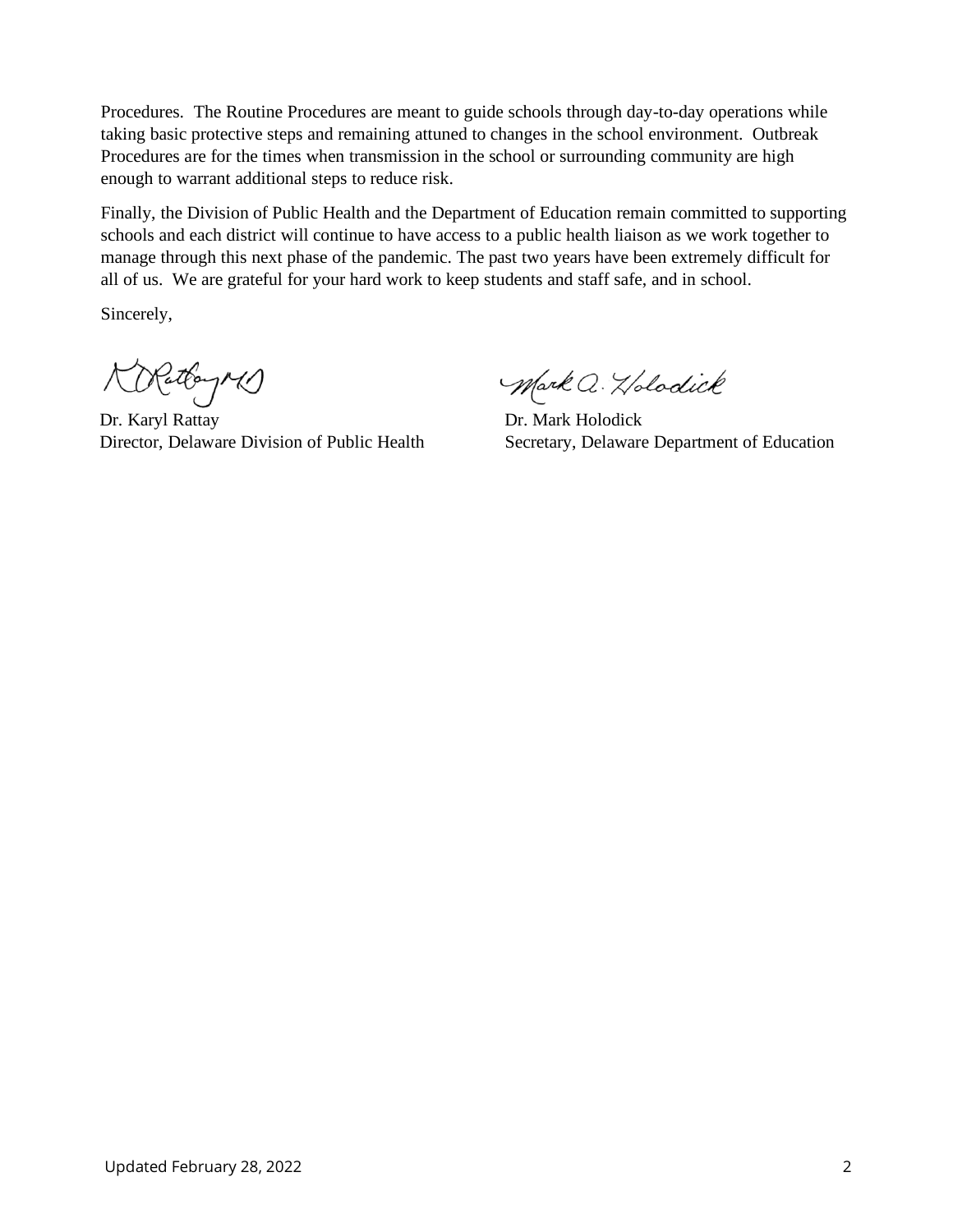# **COVID-19 Guidance for Schools**



*This guidance replaces previous Division of Public Health (DPH) guidance around quarantine and isolation in schools, and Test to Stay procedures.*

## **Table of Contents**

# <span id="page-2-0"></span>**1. Recommended Routine COVID-19 Procedures**

In addition to layered mitigation strategies such as distancing, ventilation, and vaccination, routine procedures are the minimum protections the Division of Public Health recommends schools adopt to keep students and educators safe and in school.

- School nurses may discontinue in-school contact tracing.
- Parents should report household contacts to the school nurse (i.e. when the parent or sibling of a student tests positive).
- Nurses are still required to report cases to DPH pursuant to 16 Del. Admin. C. § 4202, 4.0.
- Schools may discontinue quarantine for close contacts except household contacts.
- When someone tests positive they should:
	- o Isolate at home for 5 days\* and, if symptoms have resolved, return after day 5 and wear a mask in school for the next 5 days. Or,
	- o Isolate at home for 10\* days \*Count the days from first day after symptoms or the first day after a positive test, whichever is earlier. Return date must be at least 5 days after start of any symptoms, with at least 24 hours fever-free without fever reducing medication.
- Any individual with COVID symptoms should stay out of school until they have tested and have received the results.
- When someone is a household close contact who is up to date with their COVID vaccine, those individuals should wear masks for 10 days following the last date of exposure in the household and get tested on day 5 following the last date of exposure.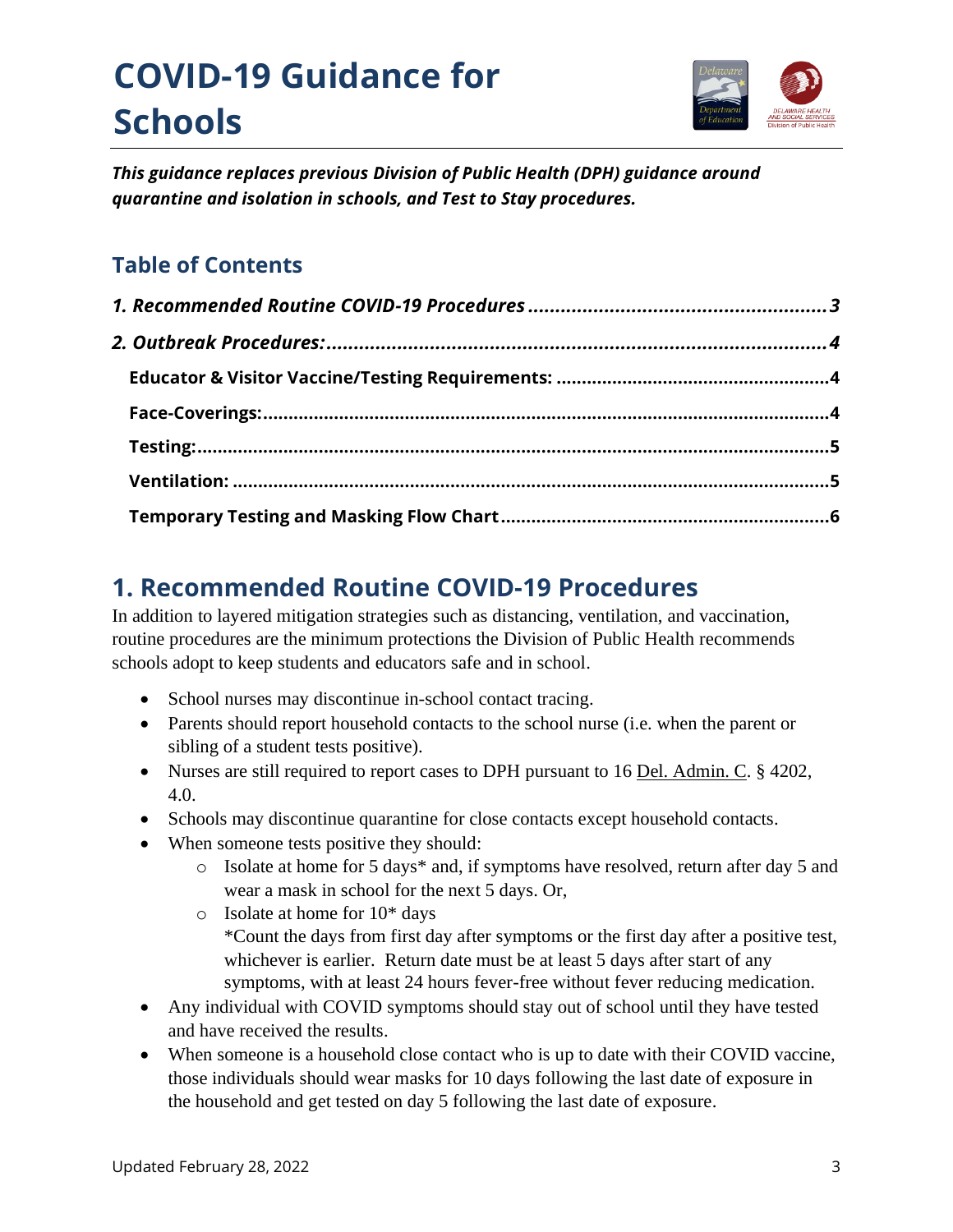- $\circ$  If unable to wear a mask, individual may return to school if participating in Test to Stay on days 1-10.
- When someone is a household close contact who is not up to date with their COVID vaccine, schools can consider the following options:
	- $\circ$  Return on day 6<sup>\*\*</sup> after a negative test on day 5 if able to wear a mask in school for an additional 5 days or
	- o Return on day 6\*\* after a negative test on day 5 and participate in Test to Stay on day 6,7,8,9,10 if unable to wear a mask or
	- o Participate in Test to Stay to remain in school as long as masks are worn in school for the full 10 days or
	- o Stay at for home 10 days following the last date of exposure in the household

\*\*Count the days from first day following the last date of exposure to a positive person.

*Risk of outbreaks in the school is increased with low vaccination rates and high community transmission. Vulnerability of the population should also be taken into account. Schools interested in including additional infection prevention measures may work with their DPH school liaison for additional advice.* 

## <span id="page-3-0"></span>**2. Outbreak Procedures:**

A school nurse may contact the Division of Public Health if there are concerns about in-school spread or localized outbreaks. Concerns might include 2 or more cases in a classroom, sports team or extracurricular group or an increase in cases or absenteeism in the school. Depending on the findings, DPH may recommend that schools consider implementing temporary masking and testing for classrooms, schools, extracurricular groups or teams in this case. DPH and DOE are available to work directly with schools and districts facing outbreaks to develop plans and strategies to lower transmission. The Outbreak Response flow chart can be used as a guide for these temporary measures.

### <span id="page-3-1"></span>**Educator & Visitor Vaccine/Testing Requirements:**

The Division of Public Health's emergency regulation requiring educators and visitors to be vaccinated or tested will expire and no longer be in effect starting Tuesday, March 1, 2022. Schools are encouraged to consider testing and vaccination requirements appropriate for their facilities and community.

#### <span id="page-3-2"></span>**Face-Coverings:**

For schools and districts that choose not to implement their own mask requirements, families and individuals who choose to continue wearing masks should be permitted and encouraged to do so.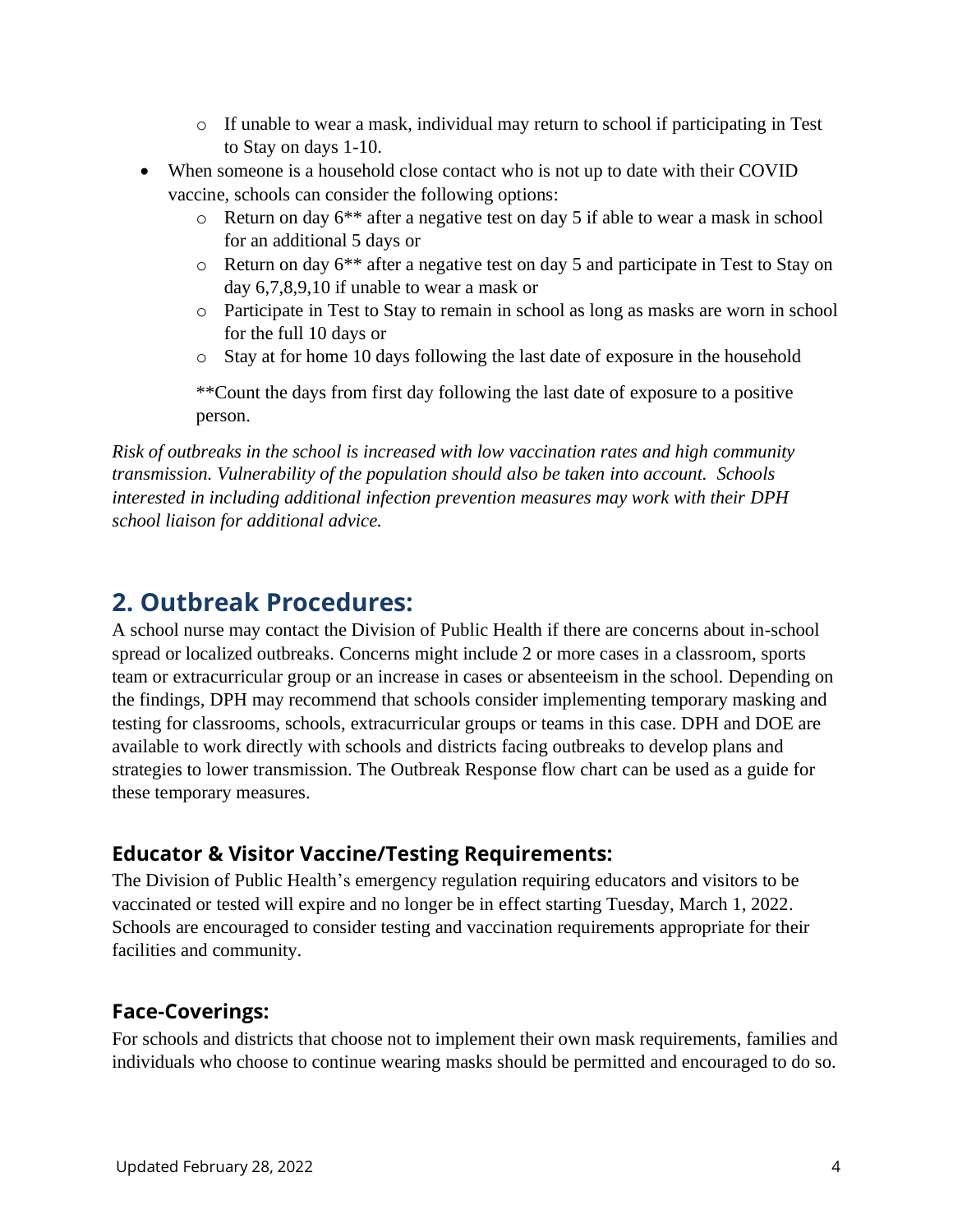### <span id="page-4-0"></span>**Testing:**

Quidel will continue operating its testing sites through the rest of the school year. This includes the weekly in-school surveillance and the Test to Stay testing sites. Additionally, the Test to Stay sites will no longer be limited to unvaccinated students and staff seeking to remain in school. All students and staff enrolled through Quidel will be permitted (and encouraged) to use these sites for routine asymptomatic testing. For instance, if an enrolled student is going to visit a high-risk family member, regardless of vaccination status, that student could avail themselves of the testing at the Test to Stay sites in order to ensure easy access and timely results. Weekly inschool surveillance testing will continue to be made available through Quidel, and schools and families are encouraged to continue participating in that program. Schools may choose to work with individuals who are not able to use the existing testing sites to find alternative testing options (e.g. alternative in-school testing or take-home tests). We encourage schools to defer to school nurses regarding which type of test is most appropriate depending on the circumstances (i.e. when an at-home test suffices versus when a monitored test should be used).

#### <span id="page-4-1"></span>**Ventilation:**

In an environment without masks, maintaining good air circulation becomes an even more important tool for reducing transmission of COVID-19. Schools should continue taking steps to improve ventilation by opening windows when possible, upgrading HVAC systems, purchasing air filters readily available online, and spending time outdoors. Specific guidance for improving ventilation in schools can be found [here](https://www.epa.gov/coronavirus/ventilation-and-coronavirus-covid-19) and [here.](https://www.cdc.gov/coronavirus/2019-ncov/community/ventilation.html)